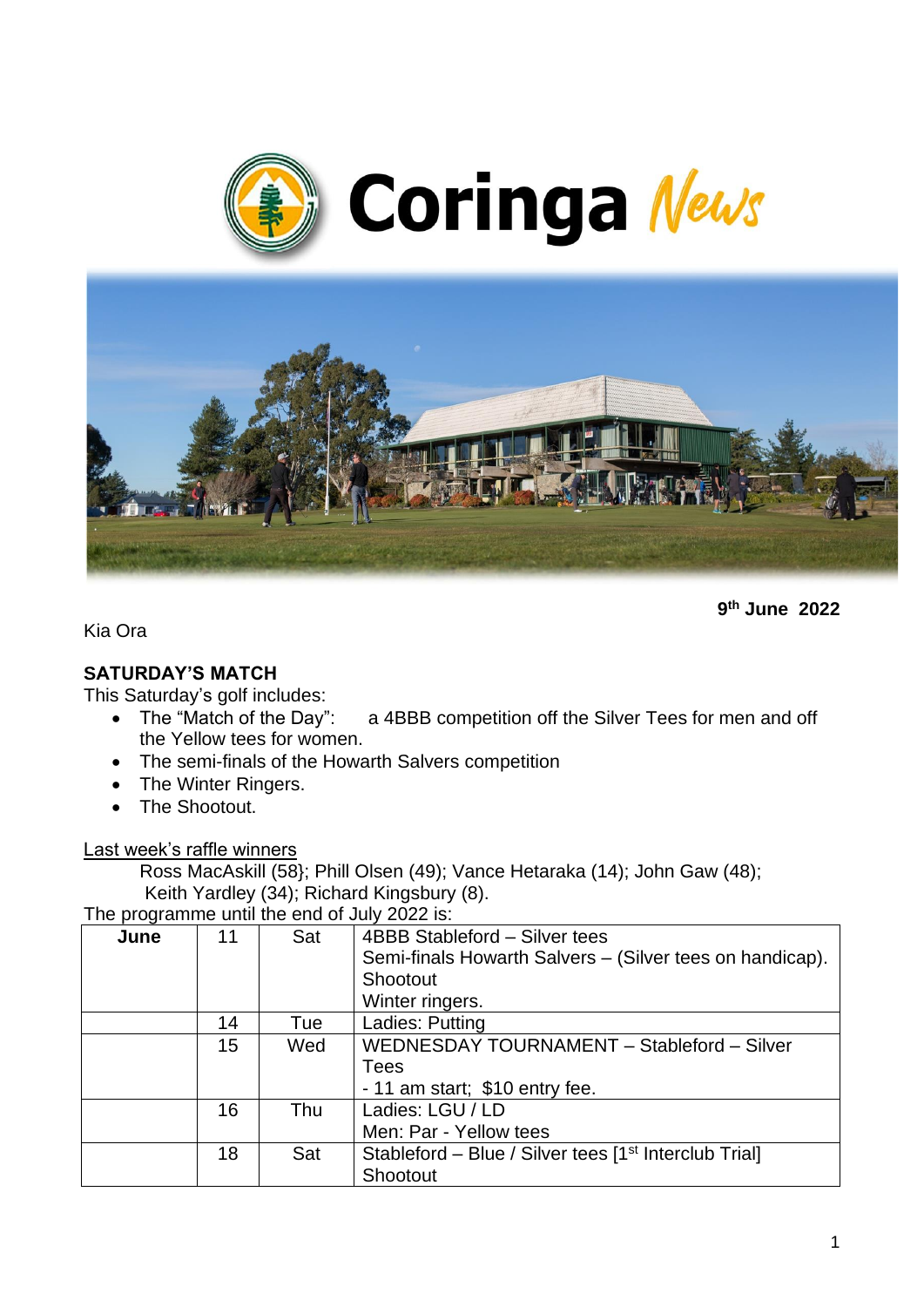|      |    |             | Finals Howarth Salvers - (Silver tees on handicap).                       |
|------|----|-------------|---------------------------------------------------------------------------|
|      |    |             | Winter ringers.                                                           |
|      | 21 | Tue         | Ladies: Best nett Trophy                                                  |
|      | 22 | Wed         | <b>Ellesmere Watering Tournament</b>                                      |
|      | 23 | Thu         | Ladies: Stableford                                                        |
|      |    |             | Men: Stableford - Yellow tees                                             |
|      | 25 | Sat         | Irish Stableford - Black / Silver tees. [2 <sup>nd</sup> interclub Trial] |
|      |    |             | Shootout                                                                  |
|      |    |             | Winter ringers.                                                           |
|      | 28 | <b>Tues</b> | Ladies: Stableford                                                        |
|      | 29 | Wed         | WEDNESDAY TOURNAMENT - Stableford - Silver                                |
|      |    |             | <b>Tees</b>                                                               |
|      |    |             | - 11 am start; \$10 entry fee.                                            |
|      | 30 | Thu         | Ladies: Fun Game                                                          |
|      |    |             | Men: American Stableford - Yellow tees                                    |
| July | 2  | Sat         | Stableford - Blue / Yellow tees                                           |
|      |    |             | Rep Trial Process - Blue tees.                                            |
|      |    |             | Shootout                                                                  |
|      |    |             | <b>Winter Ringers</b>                                                     |
|      | 5  | Tue         | Ladies: Mid-Winter Lunch (possibly help required).                        |
|      | 6  | Wed         | Lone Star Group WATERING TOURNAMENT                                       |
|      |    |             | Stableford - White Tees.                                                  |
|      |    |             | 10.30 am start; (\$15 entry fee.)                                         |
|      | 7  | Thu         | Ladies: Betty McBirdie                                                    |
|      |    |             | Men: Stroke - Jerry Attick Trophy - Yellow tees                           |
|      | 9  | Sat         | Stroke - White tees.                                                      |
|      |    |             | Rep Trial Process - Black tees.<br>Shootout                               |
|      |    |             | <b>Winter Ringers</b>                                                     |
|      | 12 | Tue         | Ladies: Val Sutherland                                                    |
|      | 13 | Wed         | <b>Templeton Wednesday Tournament</b>                                     |
|      | 14 | Thu         | Ladies: L G U                                                             |
|      |    |             | Men: - Stableford - White tees                                            |
|      | 16 | Sat         | Par - Black / Yellow tees.                                                |
|      |    |             | Rep Trial Process - Black tees.                                           |
|      |    |             | KORNZ Cup: Alfa Group v Afternoon Mens from 11.30                         |
|      |    |             | a.m.                                                                      |
|      |    |             | Shootout                                                                  |
|      |    |             | <b>Winter Ringers</b>                                                     |
|      | 19 | Tue         | Ladies: Best Nett Trophy                                                  |
|      | 20 | Wed         | WEDNESDAY TOURNAMENT - Stableford - Silver                                |
|      |    |             | <b>Tees</b>                                                               |
|      |    |             | - 11 am start; \$10 entry fee.                                            |
|      | 21 | Thu         | Ladies: Stableford trophy                                                 |
|      |    |             | Men: Par - Yellow tees                                                    |
|      | 23 | Sat         | Irish Stableford - Blue / Silver tees                                     |
|      |    |             | Rep Trial Process - Blue tees                                             |
|      |    |             | Shootout                                                                  |
|      |    |             | <b>Winter Ringers</b>                                                     |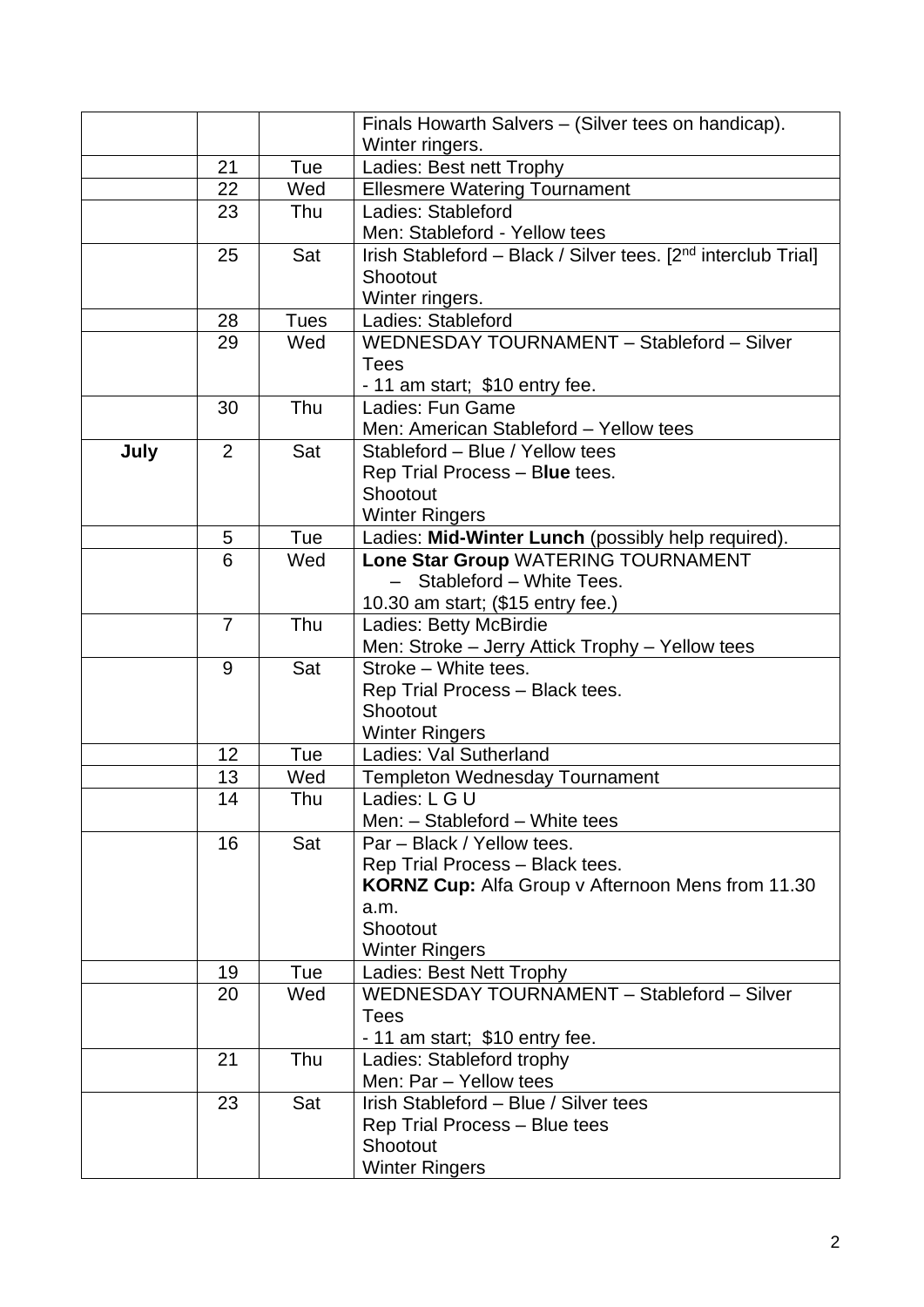| 26 | Tue | Ladies: Hidden Holes - Stableford                |  |
|----|-----|--------------------------------------------------|--|
| 27 | Wed | <b>Ellesmere Watering Tournament</b>             |  |
| 28 | Thu | LadiesStableford                                 |  |
|    |     | Men: Stableford - Yellow tees.                   |  |
| 30 | Sat | 4BBB nett -Silver tees                           |  |
|    |     | Urlwin Rosebowl Qualifying (16 pairs to qualfy). |  |
|    |     | Shootout                                         |  |
|    |     | <b>Winter Ringers</b>                            |  |

# **CLUB NEWS**

### **Café News**

With the onset of winter and colder weather Murita is supplying a delicious soup for those that need warming up!

Over the winter months Murita will not be in the café on Sunday afternoons.

### **Course News**

Rohan (like many of us) has unfortunately caught Covid and will be away from the Club for a week. The good news is it doesn't seem to be too bad and hopefully he'll make a speedy recover. So that's left Steve very busy this week but he's doing a great job and I'm sure the course will be looking up to its usual high standard for the weekend.

The good news is we have recruited a 3rd Greens Keeper – Cameron Jeffrey. He starts at the Club next Wednesday, so keep an eye out for him and say hello.

We are also expecting to see another addition to the Club's Greens Keeping resources – the long awaited Coring machine is due next week (hopefully we'll have some photos for next weeks newsletter)

### **INTERCLUB**

### **Blank Cup Trial Programme**

There are several new low handicap golfers playing, so please contact John Rademakers, (the trial convenor and selector),or the pro shop (see below). We would love to see as many of you who are able involved.

The trial process, depending on weather and course conditions, will be the average 0f five (of six possible rounds) scheduled rounds between 18th June and 23rd July.

Trial Format - Six dates are available to put in a minimum of five scores. Anyone who chooses to play all six rounds - their scores will be averaged over their six rounds.

| Sat 18th June | <b>Blue Tees</b>  |
|---------------|-------------------|
| Sat 25th June | <b>Black Tees</b> |
| Sat 2nd July  | <b>Blue Tees</b>  |
| Sat 9th July  | <b>Black Tees</b> |
| Sat 16th July | <b>Blue Tees</b>  |
| Sat 23rd July | <b>Blue Tees</b>  |
| Sun 24th July | Team announced    |
|               |                   |

1st Blank Interclub match scheduled for Sunday 7th August 2022.

Trial Format:

1. Automatic selection awarded to the first 6 past the post.

2. Selector reserves the right to exercise 2 'Selector's choices' for the remaining 2 spots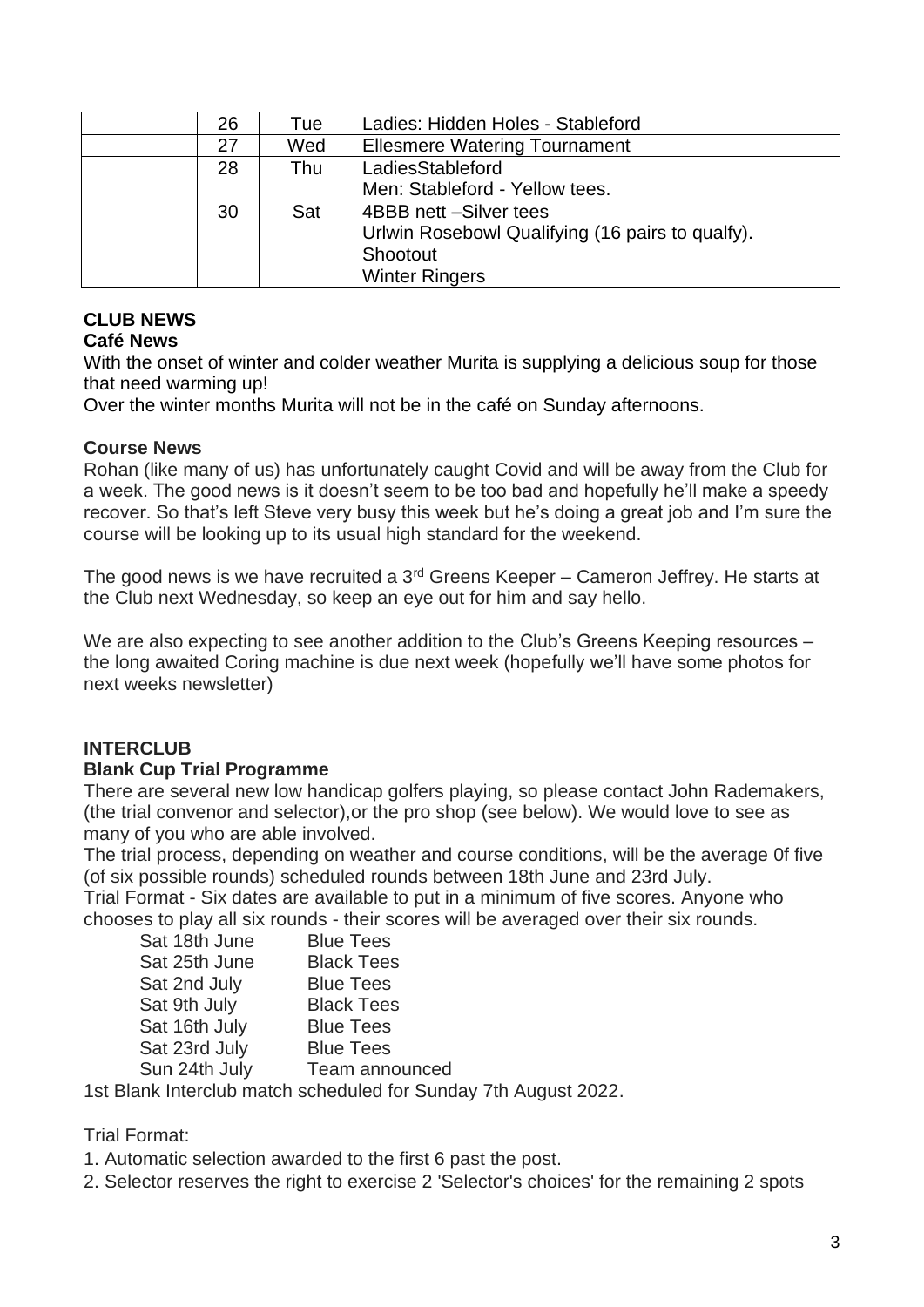3. Anyone who withdraws prior to completing a full trial round due to poor play will receive a score of 99!

4. Trialists are expected to team up so they may score each other's cards. Otherwise, election of a Non-Trialist scorer subject to selector's prior approval.

5. No Gimmee Putts, as the Trial forms part of the Saturday competition. Two stroke penalty for those in breach.

To date the following have expressed an interest in being involved in the trials:

Scott Calvert, John Gaw, Paul Hansen, Mike James, Richard Kingsbury, Jason McCauley, S.Y.Park, John Rademakers, Lin Wang, Roy Wang, Rohan Ware, Spencer Wicks, Derrick Xu.

**Any other Players wishing to participate are to notify Pro shop or John Rademakers at [john.rademakers@xtra.co.nz](mailto:john.rademakers@xtra.co.nz) or Ph 027 2237705 by 11th June 2022.** John Rademakers

### **WINTER RINGERS – 2022**

# \*\*\* **TAKE UP THE CHALLENGE – GET INVOLVED – TEST YOURSRSELF** \*\*\* **CORINGA WINTER RINGERS COMPETITION**

#### **Entry Fee \$10**

We're off and running in the 2022 Winter Ringers competition which sees 32 Ringers participants (room for more entries) who entered the MOTD, to see if they could impose a challenging net score for the field to surpass. The course was presented in top order given that we're now under winter conditions, with the putts on greens still rolling truly and at good pace.

After Round 1, Walter Scott (14.4) has made an impressive start carding a net score of 66.6, a net 0.8 advantage over Harry Lim (20.6) on 67.4, followed by Alan Wicks on 68.8 who has carried his Summer Ringers form into the Winter event, a further 1.2 away in third place. Olly Snape (24.5) with a 69.5, rounds out those players who have managed to secure a better than net score of 70. The next 11 players are only separated by 5.5 shots. There were 9 birdies recorded by the Ringers field, with John Gaw achieving two of them, with birdies on Holes # 10 and # 12.

Please remember to hand in your signed scorecards after the completion of your round into the Pro Shop so that they can be processed as part of the MOTD competition field results. This will enable your round score to be picked up from Dot golf to be processed as part of your Ringers compilation.

The weather for this weekend for Round 2, is forecasting some showers with north westerlies, with a high of 14 forecasted and an overnight low of 3. Hopefully this won't deter us hardy golfers from getting out on the course and making a determined effort to beat the course and one's handicap.

If you haven't already entered, **it's not too late...come and join in on the FUN...just add your name on the entry sheet in the Pro Shop and pay the entry fee of \$10, along with the Match of the Day fee**...if you played and entered the match of the day of the previous week then that scorecard will be included...play your game and enjoy the friendly rivalry and banter each week as the competition progresses to its finale.

See you out there on Saturday and Happy Golfing.

Kevin King

Ringers Organiser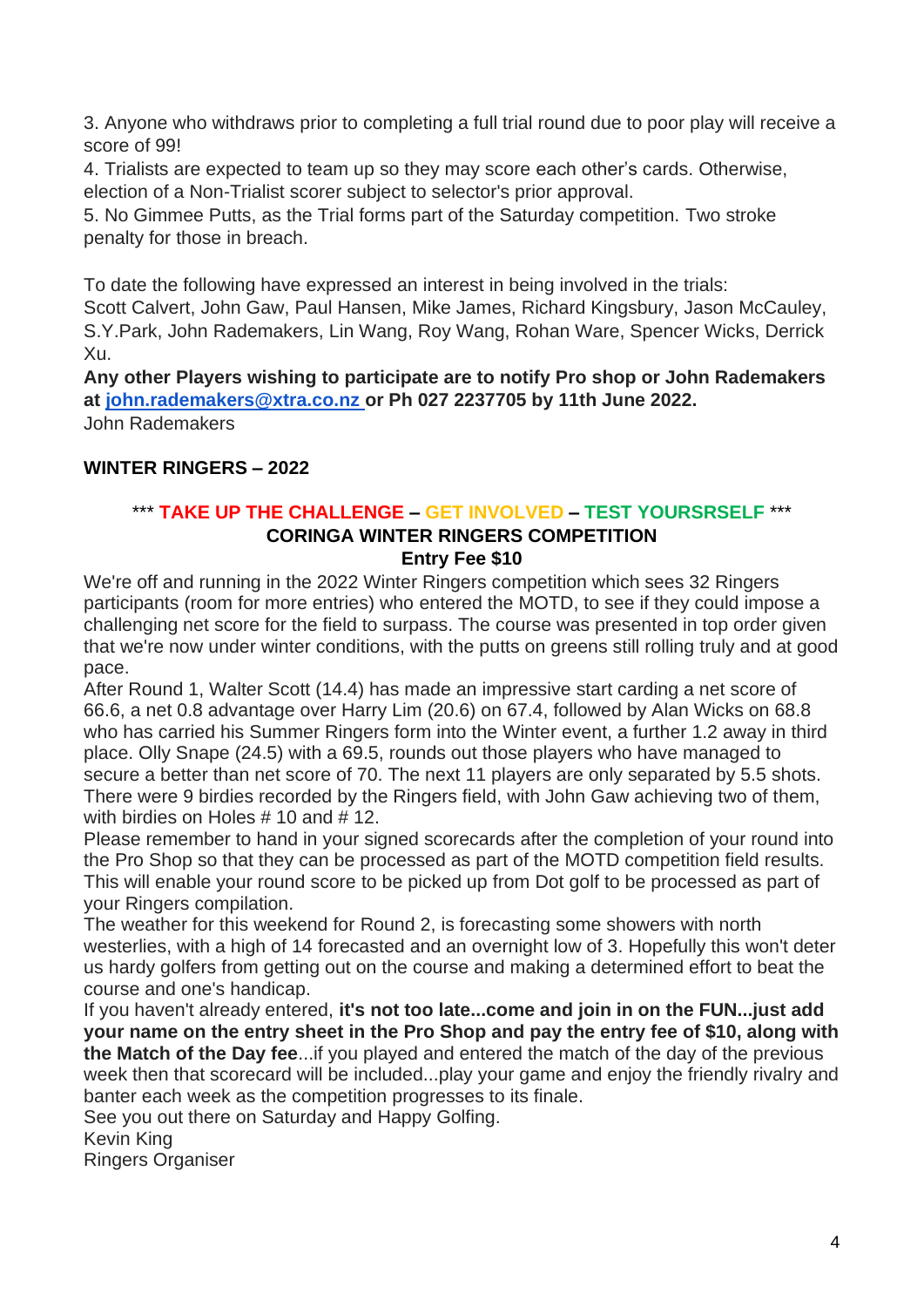# **THE RYAN FOX REPORT**

Ryan has taken two weeks off golf before the US Open and last week spent time in England with the Black Caps.

*"As a huge cricket and Blackcaps fan it was a real treat to get to spend the afternoon watching the boys train at the hallowed turf that is Lord's. Best of luck lads".*

Ryan is now ranked  $6<sup>th</sup>$  in the DP World rankings and  $58<sup>th</sup>$ in the World rankings.

The DP World Tour Rankings is a season-long

competition to crown the European Tour's Number One player.

The US Open is from the  $16<sup>th</sup>$ -19<sup>th</sup> June and the British Open starts on the 14<sup>th</sup> of July.

Phil Olsen



### **MEN'S REPORT**

This Saturday, the 11<sup>th</sup> of June, is a 4BBB stableford teams competition off Silver tees for men and women off the yellow tees. Also there is the semi-finals for the Howarth Salvers where the following matches are to be played;

Senior Division:

Grant Morris v Rohan Ware. (Rohan withdrew with COVID)

Paul Snape v Mal Ashton

Intermediate:

Andrew Wight v Garry Puddy

Duncan Shaw-Brown v Steve Satherley

Junior:

Jon Kemp v Barry Stringer

Alan Smith v Chris (Two shots) Cottrell

Good luck to those playing and I will book two tee times after 10 am for the three finals on the  $18<sup>th</sup>$  of June.

Last Saturday, the  $4<sup>th</sup>$  of June, was a Stroke round off the Black or Silver tees for men and women off the Yellows tees. It was great to see 15 members challenged themselves off the Black tees and 72 off the Silver tees. Each week we seem to be having around 90 members entering the competition, which is fabulous numbers. These numbers are, however, causing some issues with delays off the first tee and noticeably on the fifth tee. On Saturday I was 20 minutes plus late teeing off and there were three fours waiting or playing the fifth hole.

Could I remind members that you should arrive at least ten minutes prior to your tee times and groups need to travel at the pace of the four in front of them. We had a group on Saturday who had lost the entire 12<sup>th</sup> fairway!

The round of the day came in the Silver - Division Three with Callum Doherty with a Net 68, in Division One Walter Scott had a Net 69, in Division Two Harry Lim had a Net 70, and in the Black tee Division S Y Park had a Net 70. Jamie Howard took the gross with 77. The Jackpot pool stands at \$401, the Net Eagle hole stands at \$34 and the Birdies hole stands at \$220. Plenty to play for!

The full results are available within the website.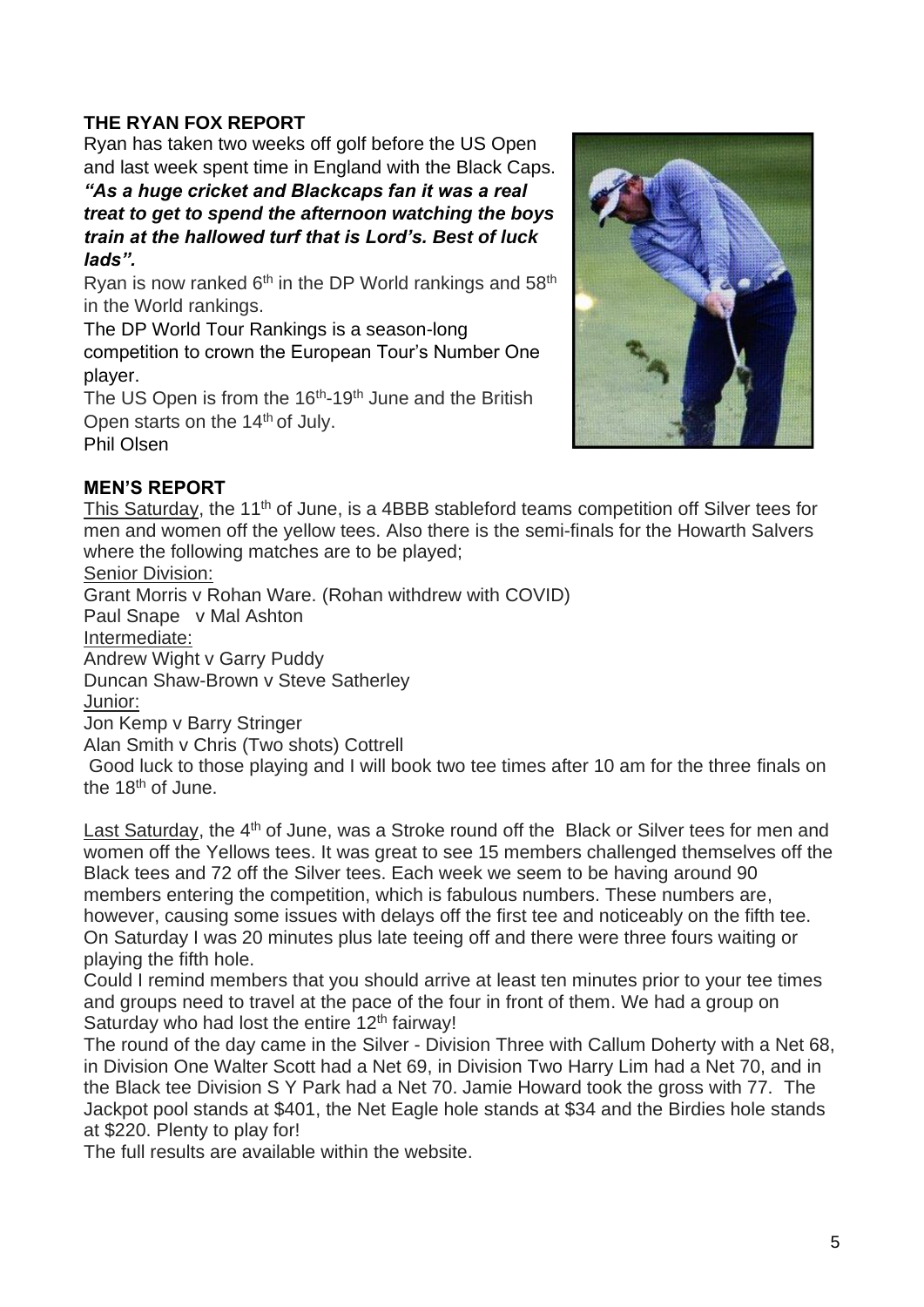Anyhow, let's get down to the important news of the week and my poor overall play again. I was on the fifth green and, yes, putting for birdie. By the time I had walked onto the green there were at least two other group waiting to hit off. All the groups were interested in my birdie putt and you wouldn't believe it but it was an awful four putt. It was nice to hear from DB (Dave Bruce) in the clubrooms that he was happy to write this week's tragic story on my behalf! You would think that the golfing gods at some stage would show some compassion to me wouldn't you!

#### Handicap Committee

The Handicap Committee have discussed the June handicap audit documents and we currently have only two men members with their handicaps held within the hard cap (ie five shot movement), but we have 5 Women and 41 Men identified as having moved three shots between their low index and the current handicap. To me this indicates how hard the course has been playing throughout the year. Normally an individual handicaps would go down through the summer with hard rolling fairways, dry rough and greens a bit longer in length and therefore a bit slower paced, but as we all know this summer the fairways have had continuous grass growth, thick and long rough and slick greens. All the recipes to push handicaps higher.

The Committee has spoken to one of the members identified as being held within the hard cap and they do not wish any modification. I will talk to the other member this week. The Handicap Committee also wishes to remind people on honesty is a two way responsibility of both the player and the scorer to actively watch each other's play, actively counting the number of shots hit or attempted, be aware of the lie of each other's ball, be aware of the Rules of Golf including the Local Rules, and actively discuss if any relief being sought is allowed and complying with the Rules of Golf including Coringa Local Rules! The Local Rules include the authorisation to seek relief if your ball is laying on stones and is likely to damage your club or a near a tree root and you are both likely to damage your club or injure yourself. You can ask your partner for relief and if you agree, then you get a club lengths free drop without penalty for your ball, no nearer the hole. This rule was brought in to stop people damaging their clubs or injuring themselves as a consequence of the balls lie!

#### Upcoming events

Intermediate rep: Albert Yee

Sunday 12<sup>th</sup> of June ' Mens Champion of Champions' at Waimairi Beach. Senior rep: John Rademakers (Rohan Ware withdrew) Junior rep: Chris Choie. (Losing finalist)

Closest to the Pin

Weekly Hancock's Wine and Beer Merchants

#### Raffle Trial

The match committee has decided to trial meat vouchers from 'Peter Timbs Bishopdale' for our weekly raffles instead of meat prizes! We will trial these for a three week period and seek feedback on this decision.

#### Membership Welfare

Brian Payne is currently not playing due a heart condition – we wish him a speedy recovery and hopefully we will see him back at the Club very soon.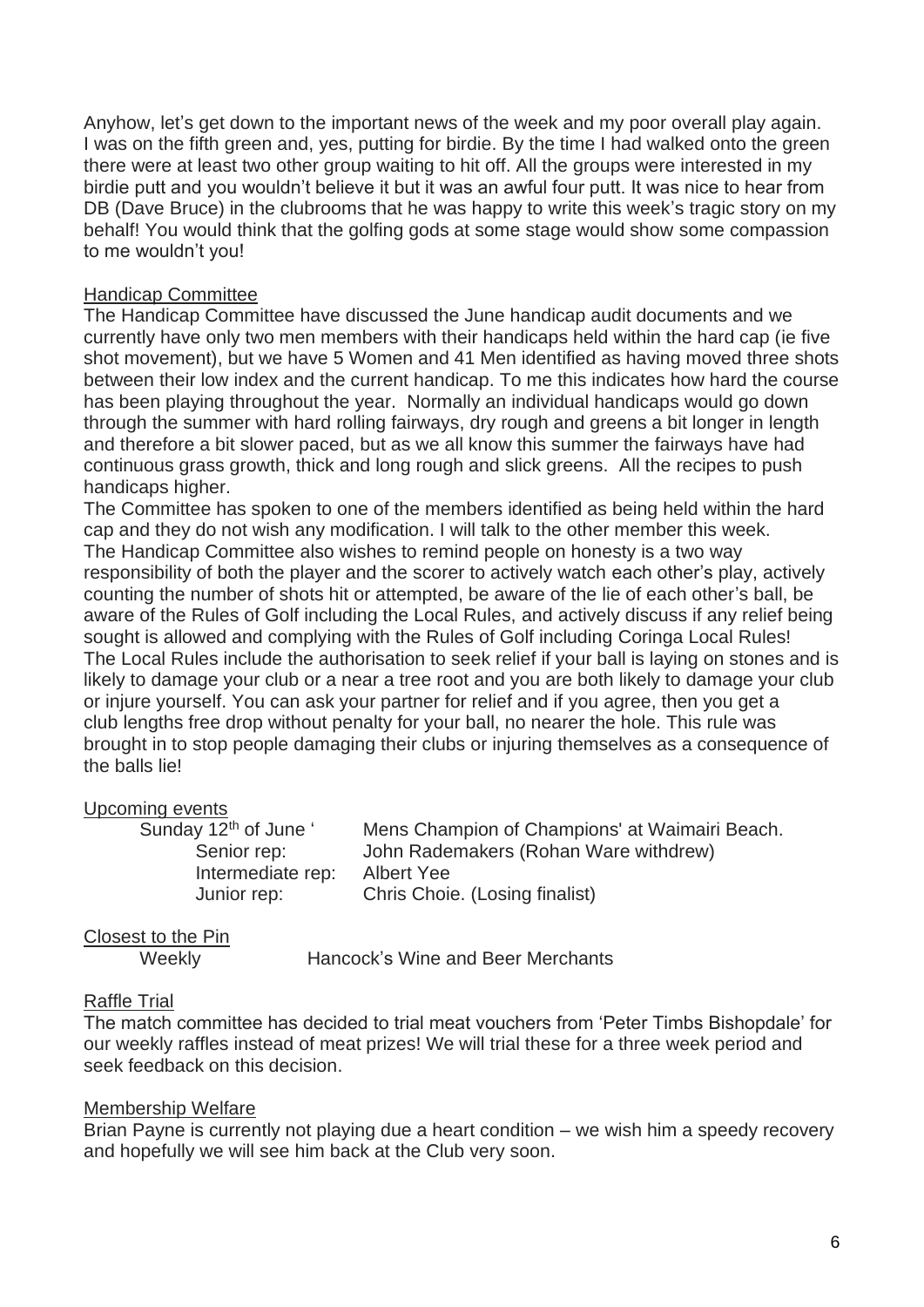### **Comment**

I was out with the Tuesday group working on a new concreted wet area for the green staff to clean down the course equipment and enjoyed the company of a committed group of members helping to improve the club and course under the knowledgeable and wise supervision of 'The Boss' (Russell McGregor) and Paul Snape. The guys all have different skills and get stuck into whatever we are asked to do, although I'm not too sure what my skills are! Anyhow, it was great to see 'Mr Equipment', our equipment supervisor (Brian Docherty), digging a big sump pit and channels with the digger kindly loaned to the group by Mike de Wit. The muscle part of the group Malcolm Wratt, Walter Scott, Barry Nelson and myself could never have dug either! Thankfully, we could all see the enjoyment and concentration 'Mr Equipment' was putting in and getting from his role. Thanks Brian, your skills took so much pressure off the 'The Boss' and us! This week's working bee was a bit quiet as 'The Trainee Boss' (Alan Smith) wasn't there! I hope the management hasn't fallen out, as the boys miss the banter and we need them both?

'The Trainee Boss' was talking to me a few weeks ago about a management paper 'The Boss' wanted him to do on changing organisational culture. I think this was after the failure to use enough concrete to fill the holes on Chris's Bridge. Anyhow, 'The Trainee Boss' said the paper included the reality that culture is about both doing what you are told and creating a cohesive working unit, striving for each other and improvement. This is the culture the Tuesday group has developed under the leadership of Paul Snape, 'The Money Man' (Malcolm Wratt) and Russell. Very much like that Queensland winning culture! Go the Maroons. Thanks guys.

Could I again thank Mike de Wit and his company 'Grow Landscapes', for their great assistance to the Tuesday group with the transport of shingle and providing equipment for us to use. 'Grow Landscapes' do landscaping, provide landscaping resources, plants and pots. If any members need landscaping or supplies please consider Mike and 'Grow Landscapes', in Moorhouse Ave.

Get out there and enjoy playing our challenging course!

David Harvey Men's Captain

# **LADIES REPORT**

### **Tournaments**

For all tournaments, please contact Leigh on 0274340872 if you want to play in any of them.

### Thursday – Club Day

Last Thursday six played for the Betty McBirdie Trophy. Chris Hendry won on countback from Janet with 17 Stablefords.

This week six played for the Stableford Trophy. We also had Graeme join us in the Stableford game. On a countback for first place was Janice McPhail with 16 and Judith in second place with 16 stablefords. Third on a countback was Myra with 15 and Sandy also had 15.

Next week LGU/LD

#### **Saturday**

Four came to play on a very pleasant Saturday morning. We played for the monthly Saturday Trophy. First was Anne M with 16 Stablefords and second was Tracey with 13 Stablefords.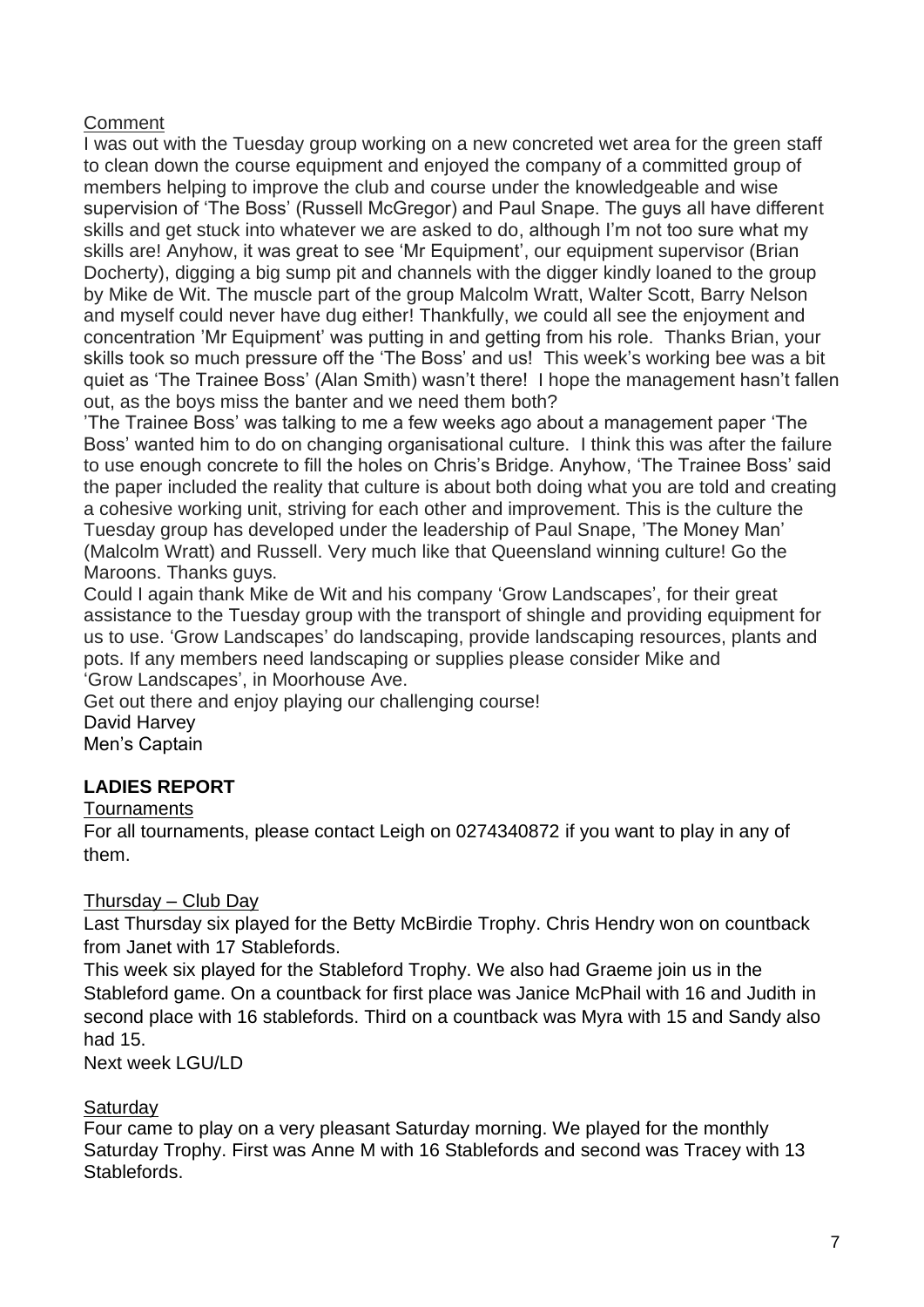Next Saturday the tee off time is 10.24am. If you wish to join the Saturday ladies, please go online and book yourself in.

18-hole ladies- Dave Harvey is happy to accommodate you within the men's game on a Saturday.

## **Sundav**

Six players started on Sunday. The trophy for the First Sunday of the month competition was won by Fay with 19 stableford points. Second was Anne K with 18. Fay also won NTP on hole 7.

Starting time next Sunday is 10.30.

### Tuesday:

There were six ladies and two men and we played for Val Sutherland trophy, Janice Mc won with 19 Stablefords and Leigh was second with 16 Stablefords.

Next Tuesday we will be counting the putts

Don't' forget that on Tuesdays and Thursday you need to have your card in by 9.15am, so that the draw can be put together

### General news

Please put in your Diaries July 5<sup>th</sup> for our midwinter lunch. Cost \$20

One of the players on Tuesday lost a sand wedge on the front nine. If you find it, can you please let Leigh know

Please note that in lady's toilet flowing soap has been added to the dispensers, so there are no bars of soap lying around (more hygienic).

Anne Morgan

### **WEDNESDAY GOLF**

### **'Lone Star and Joes Garage Group' Wednesday \$10 and \$15 Tournaments:**

This Wednesday, the 15<sup>th</sup> of June, we will be having our \$10 tournament starting at 10.30am, where participants will play for meat prizes from New World Bishopdale and closest to the pin prizes from 'Hancock's. If you are interested in playing get your group together or just turn up at 10.30 and I'll organise you into a group!

There are five Wednesdays this month, so we are having a Wednesday tournament on that fifth Wednesday. This means will be having two tournaments in a row on the 29th June and then 6th July. The 29<sup>th</sup> June tournament will be for meat from our friends at New World Bishopdale and then the 6<sup>th</sup> will include the \$50 vouchers from 'The Lone Star and Joes Garage Group', meat prizes from 'New World Bishopdale' and closest to the pin and random draw prizes from 'Hancock's. The tournament starts at 10.30 am and everyone must be on the course by 11.30. Just turn up and join group for a round between those times!

Thanks once again to our sponsors. David Harvey

### **THURSDAY GOLF**

A slightly dodgy forecast,wrong again, and a good field of 27 for a Stableford match off the Yellow tees. The conditions reflected the scoring with Phil Olsen coming out on top with 40 points closely followed by Nick Frampton and Doug Ames (again!!!!) on 39. The full results are as follows:

 $1<sup>st</sup>$ Phil Olsen 40